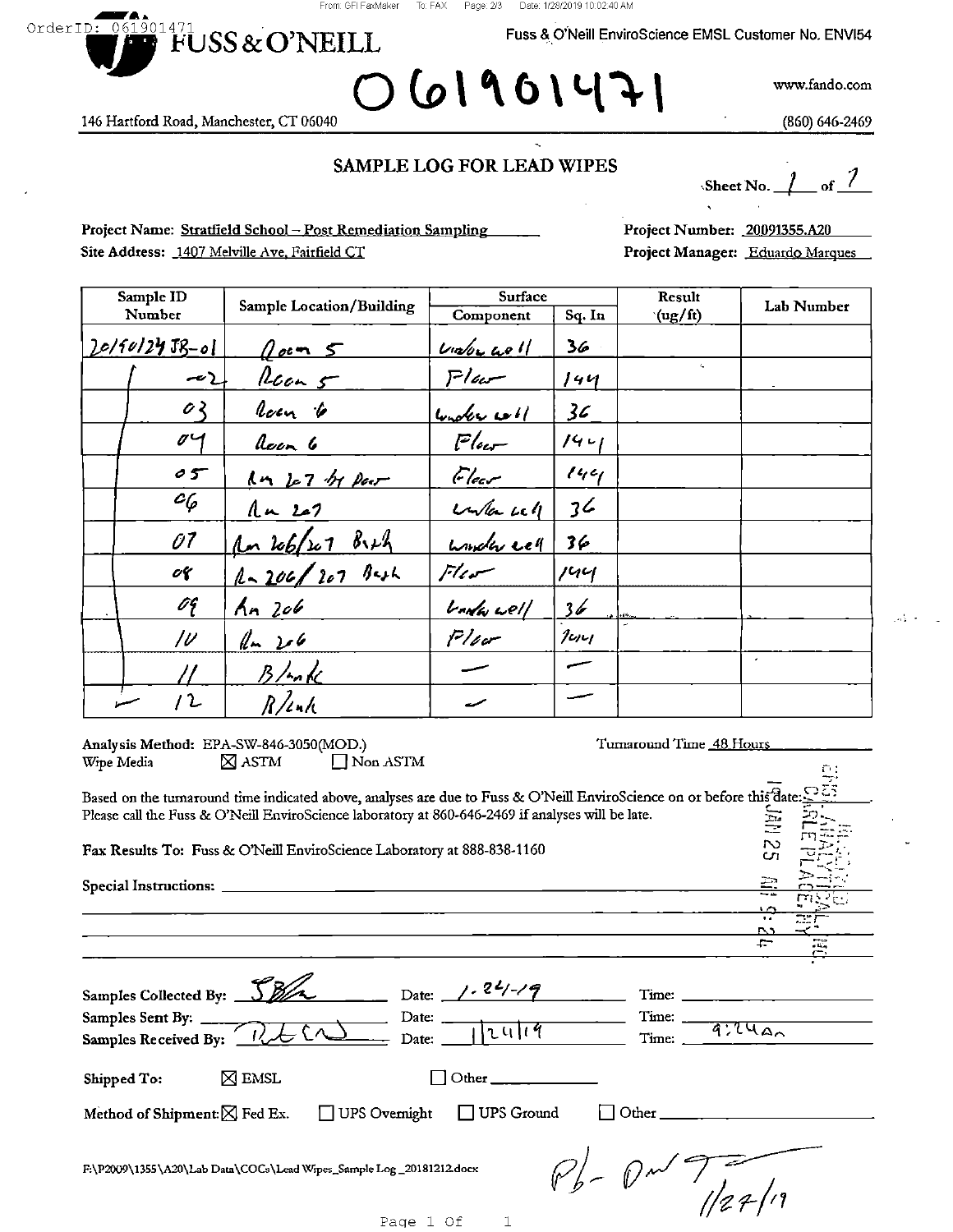

#### **EMSL Analytical, Inc.** 528 Mineola Avenue, Carle Place, NY 11514 Phone/Fax:

(516) 997-7251 / (516) 997-7528 http://www.EMSL.com carleplacelab@emsl.com

EMSL Order: 061901471 CustomerID: ENVI54 CustomerPO: 20091355.A20 ProjectID:

Attn: **Eduardo Marques Fuss & O'Neill EnviroScience, LLC 146 Hartford Road** Manchester, CT 06040

Phone: Fax: Received: Collected:

(860) 646-2469 (888) 838-1160 01/25/19 9:24 AM 1/24/2019

Project: Stratfield School - Post Remediation Sampling, 1407 Melville Ave, Fairfield, CT - 20091355.A20

# Test Report: Lead in Dust by Flame AAS (SW 846 3050B/7000B)\*

| <b>Client Sample Description</b> | Lab ID                        | Collected<br>Analyzed               | Area Sampled         | <b>Leau</b><br>Concentration |  |  |  |
|----------------------------------|-------------------------------|-------------------------------------|----------------------|------------------------------|--|--|--|
| 20190124JB-01                    | 061901471-0001 1/24/2019      | 1/27/2019                           | $36$ in <sup>2</sup> | <40 $\mu$ g/ft <sup>2</sup>  |  |  |  |
|                                  | Site: Room 5 - Window Well    |                                     |                      |                              |  |  |  |
| 20190124JB-02                    | 061901471-0002 1/24/2019      | 1/27/2019                           | 144 in $^2$          | $<$ 10 µg/ft <sup>2</sup>    |  |  |  |
|                                  | Site: Room 5 - Floor          |                                     |                      |                              |  |  |  |
| 20190124JB-03                    | 061901471-0003 1/24/2019      | 1/27/2019                           | $36$ in <sup>2</sup> | $<$ 40 µg/ft <sup>2</sup>    |  |  |  |
|                                  | Site: Room 6 - Window Well    |                                     |                      |                              |  |  |  |
| 20190124JB-04                    | 061901471-0004 1/24/2019      | 1/27/2019                           | 144 in $^2$          | $<$ 10 µg/ft <sup>2</sup>    |  |  |  |
|                                  | Site: Room 6 - Floor          |                                     |                      |                              |  |  |  |
| 20190124JB-05                    | 061901471-0005 1/24/2019      | 1/27/2019                           | 144 in $^2$          | $<$ 10 µg/ft <sup>2</sup>    |  |  |  |
|                                  | Site: Rm 207 by Door - Floor  |                                     |                      |                              |  |  |  |
| 20190124JB-06                    | 061901471-0006 1/24/2019      | 1/27/2019                           | $36$ in <sup>2</sup> | 290 $\mu$ g/ft <sup>2</sup>  |  |  |  |
|                                  | Site: Rm 207 - Window Well    |                                     |                      |                              |  |  |  |
| 20190124JB-07                    | 061901471-0007 1/24/2019      | 1/27/2019                           | $36$ in <sup>2</sup> | $<$ 40 µg/ft <sup>2</sup>    |  |  |  |
|                                  |                               | Site: Rm 206/207 Bath - Window Well |                      |                              |  |  |  |
| 20190124JB-08                    | 061901471-0008 1/24/2019      | 1/27/2019                           | 144 in $^2$          | $<$ 10 µg/ft <sup>2</sup>    |  |  |  |
|                                  | Site: Rm 206/207 Bath - Floor |                                     |                      |                              |  |  |  |
| 20190124JB-09                    | 061901471-0009 1/24/2019      | 1/27/2019                           | $36$ in <sup>2</sup> | 190 $\mu$ g/ft <sup>2</sup>  |  |  |  |
|                                  | Site: Rm 206 - Window Well    |                                     |                      |                              |  |  |  |
| 20190124JB-10                    | 061901471-0010 1/24/2019      | 1/27/2019                           | 144 in $^2$          | $<$ 10 µg/ft <sup>2</sup>    |  |  |  |
|                                  | Site: Rm 206 - Floor          |                                     |                      |                              |  |  |  |
| 20190124JB-11                    | 061901471-0011 1/24/2019      | 1/27/2019                           | N/A                  | 19 µg/wipe                   |  |  |  |
|                                  | Site: Blank                   |                                     |                      |                              |  |  |  |
| 20190124JB-12                    | 061901471-0012 1/24/2019      | 1/27/2019                           | N/A                  | <10 µg/wipe                  |  |  |  |
|                                  | Site: Blank                   |                                     |                      |                              |  |  |  |

Alger Liang, Lead Laboratory Manager or other approved signatory

\*Analysis following Lead in Dust by EMSL SOP/ Determination of Environmental Lead by FLAA. Reporting limit is 10 µg/wipe. ug/wipe =µg/ft? x area sampled in ft?. Unless noted, results in this report are<br>not blank corrected. activities (such as volume sampled) or analytical method limitations. Samples received in good condition unless otherwise noted. The lab is not responsible for data reported in p<sub>2</sub>/ft<sup>2</sup> which is dependent on the area pro detected at or above the reporting limit. Measurement of uncertainty is available upon request. The QC data associated with the sample results included in this report meet the recovery and precision requirements unless specifically indicated otherwise. Definitions of modifications are available upon request.

Samples analyzed by EMSL Analytical, Inc. Carle Place, NY Lab ID 102344 is accredited by the AIHA LAP, LLC in the Environmental Lead accred. program for Lead in Dust, CT PH-0249, NYS ELAP 11469, CA 2339

Initial report from 01/28/2019 09:57:16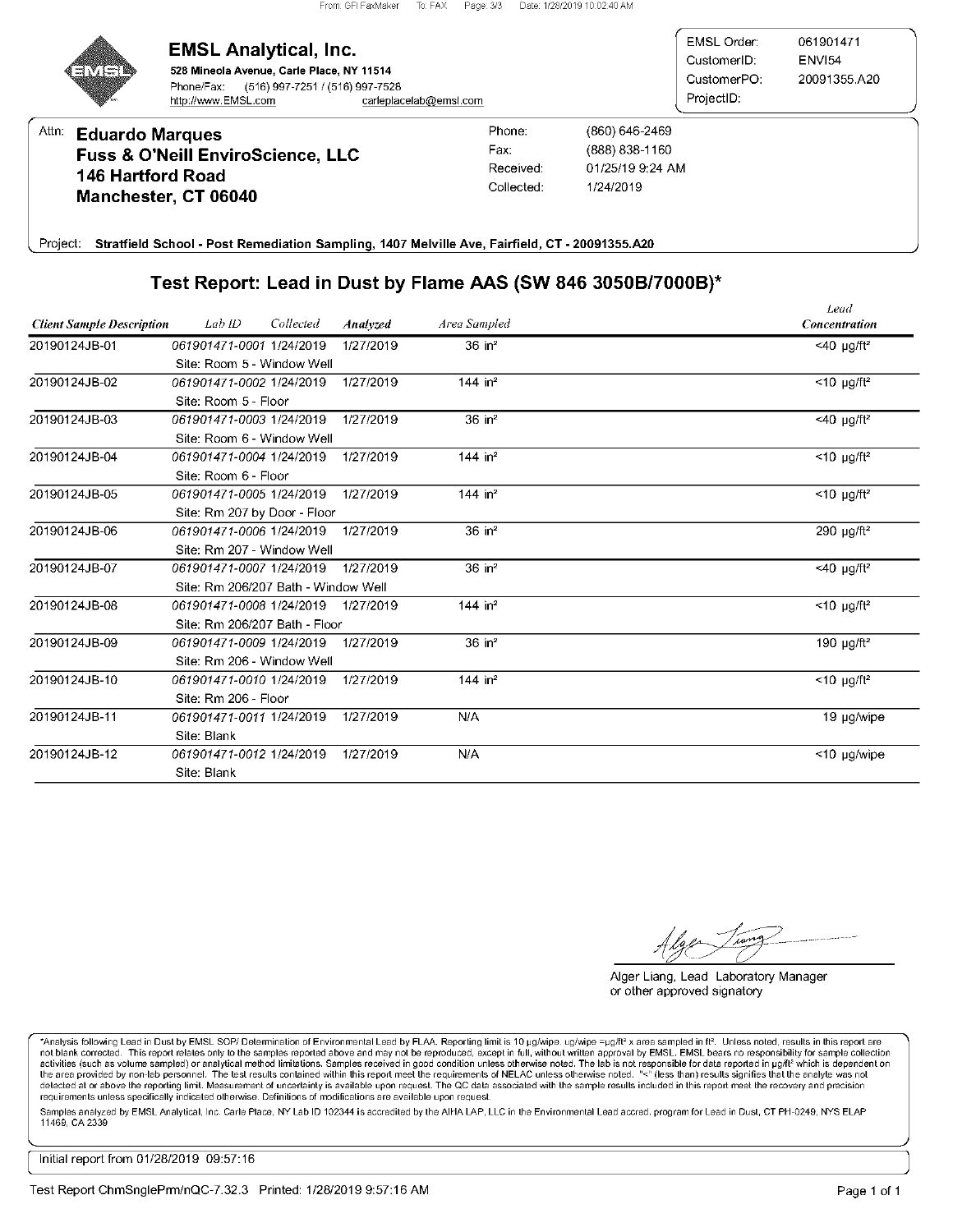

Attn: **Eduardo Marques Fuss & O'Neill EnviroScience, LLC 146 Hartford Road Manchester, CT 06040** Received: 02/01/19 9:19 AM Fax: (888) 838-1160 Phone: (860) 646-2469 Collected: 1/31/2019

**Fairfield Public Schools - Stratfield School, 1407 Melville Ave, Fairfield CT, Project # 20091355.A20** Project:

## **Test Report: Lead in Dust by Flame AAS (SW 846 3050B/7000B)\***

| <b>Client Sample Description</b> | Lab ID                                   | Collected | Analyzed | Area Sampled          | Lead<br><b>Concentration</b> |  |  |
|----------------------------------|------------------------------------------|-----------|----------|-----------------------|------------------------------|--|--|
| 20190131JB-01                    | 061901899-0001 1/31/2019                 |           | 2/2/2019 | $36$ in <sup>2</sup>  | 100 $\mu$ g/ft <sup>2</sup>  |  |  |
|                                  | Site: Room 2 (Band Room), Window Well    |           |          |                       |                              |  |  |
| 20190131JB-02                    | 061901899-0002 1/31/2019                 |           | 2/2/2019 | 144 in $2$            | $<$ 10 µg/ft <sup>2</sup>    |  |  |
|                                  | Site: Room 2 (Band Room), Floor          |           |          |                       |                              |  |  |
| 20190131JB-03                    | 061901899-0003 1/31/2019                 |           | 2/2/2019 | $36$ in <sup>2</sup>  | $<$ 40 µg/ft <sup>2</sup>    |  |  |
|                                  | Site: Library Computer Room, Window Well |           |          |                       |                              |  |  |
| 20190131JB-04                    | 061901899-0004 1/31/2019                 |           | 2/2/2019 | $144$ in <sup>2</sup> | $<$ 10 µg/ft <sup>2</sup>    |  |  |
|                                  | Site: Library Computer Room, Floor       |           |          |                       |                              |  |  |
| 20190131JB-05                    | 061901899-0005 1/31/2019                 |           | 2/2/2019 | N/A                   | $<$ 10 µg/wipe               |  |  |
|                                  | Site: Blank                              |           |          |                       |                              |  |  |
| 20190131JB-06                    | 061901899-0006 1/31/2019                 |           | 2/2/2019 | N/A                   | $<$ 10 µg/wipe               |  |  |
|                                  | Site: Blank                              |           |          |                       |                              |  |  |

lger Tra

Alger Liang, Lead Laboratory Manager or other approved signatory

\*Analysis following Lead in Dust by EMSL SOP/ Determination of Environmental Lead by FLAA. Reporting limit is 10 µg/wipe. ug/wipe =µg/ft? x area sampled in ft?. Unless noted, results in this report are<br>not blank corrected activities (such as volume sampled) or analytical method limitations. Samples received in good condition unless otherwise noted. The lab is not responsible for data reported in µg/ft² which is dependent on the area provided by non-lab personnel. The test results contained within this report meet the requirements of NELAC unless otherwise noted. "<" (less than) results signifies that the analyte was not<br>detected at or above t requirements unless specifically indicated otherwise. Definitions of modifications are available upon request.

Samples analyzed by EMSL Analytical, Inc. Carle Place, NY Lab ID 102344 is accredited by the AIHA LAP, LLC in the Environmental Lead accred. program for Lead in Dust, CT PH-0249, NYS ELAP 11469, CA 2339

Initial report from 02/02/2019 17:05:00